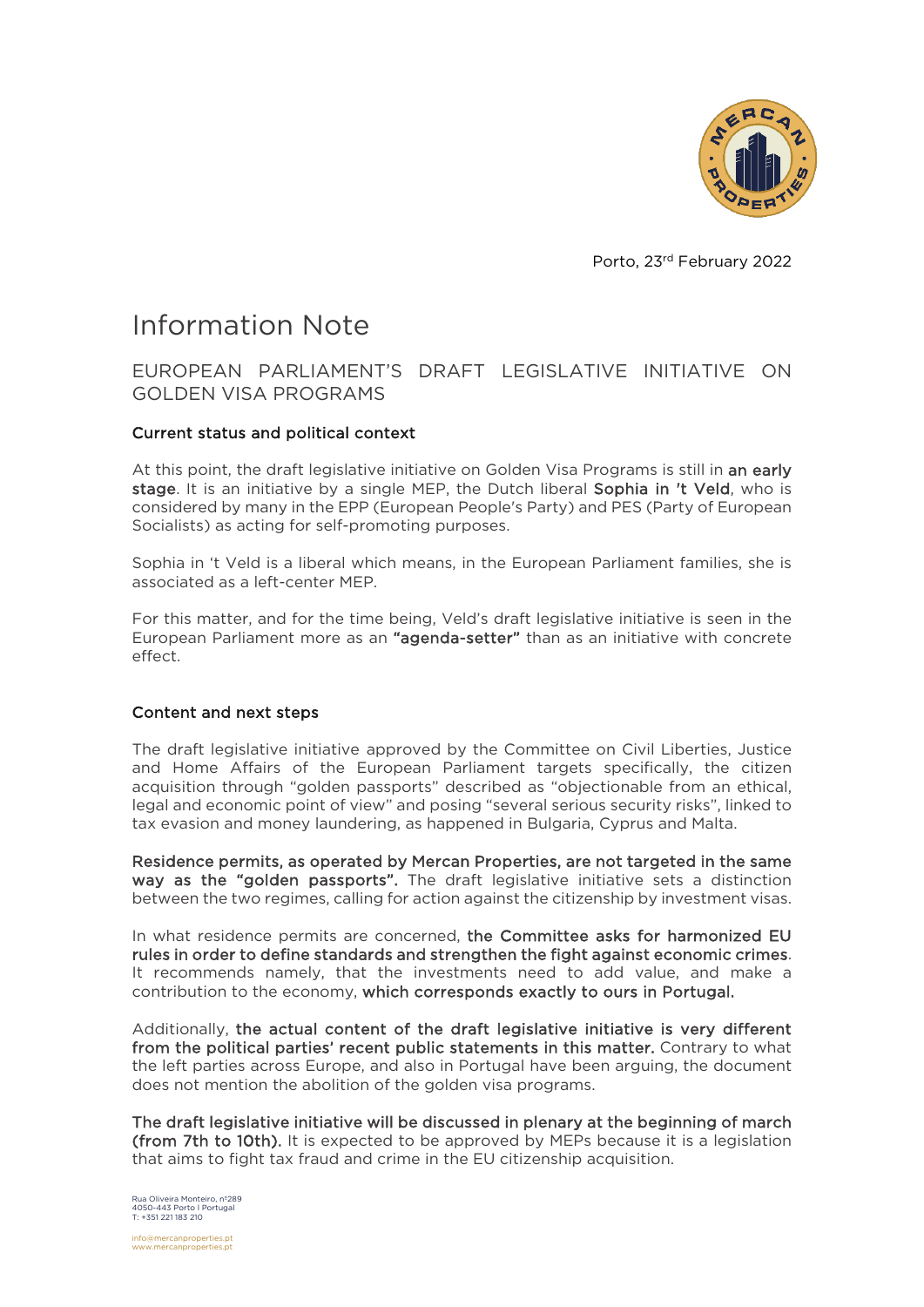According to the European Parliament rules, even if approved, it will not automatically become law nor will force the European Commission or the European Council to advance with legislation.

#### The two top bodies of the European Union, with legislative and executive powers, did not make any move on supporting the initiative and have not yet pronounced on the subject.

#### Portuguese context

In Portugal, a golden visa program has been in place for ten years, **providing residence** permits to foreign investors, and granting access to the citizenship after five years, unlike countries such as Cyprus, Malta and Bulgaria – that grant immediate citizenship.

From this year on, amendments have been introduced to the program, removing investment permits for residential purposes in greater urban areas like Lisbon and Oporto. The changes in the law have not impacted Mercan Properties' activity as the investment is made in the acquisition of properties for commercial purposes, in the context of rehabilitation.

Likewise, we believe that the current draft legislative initiative, even if approved which is something that, as mentioned above, is quite far for happening, will not have an impact on our current operations, namely in what is related to the residency permit under the current Portuguese program.

Rua Oliveira Monteiro, nº289 4050-443 Porto l Portugal T: +351 221 183 210

info@mercanproperties.pt www.mercanproperties.pt